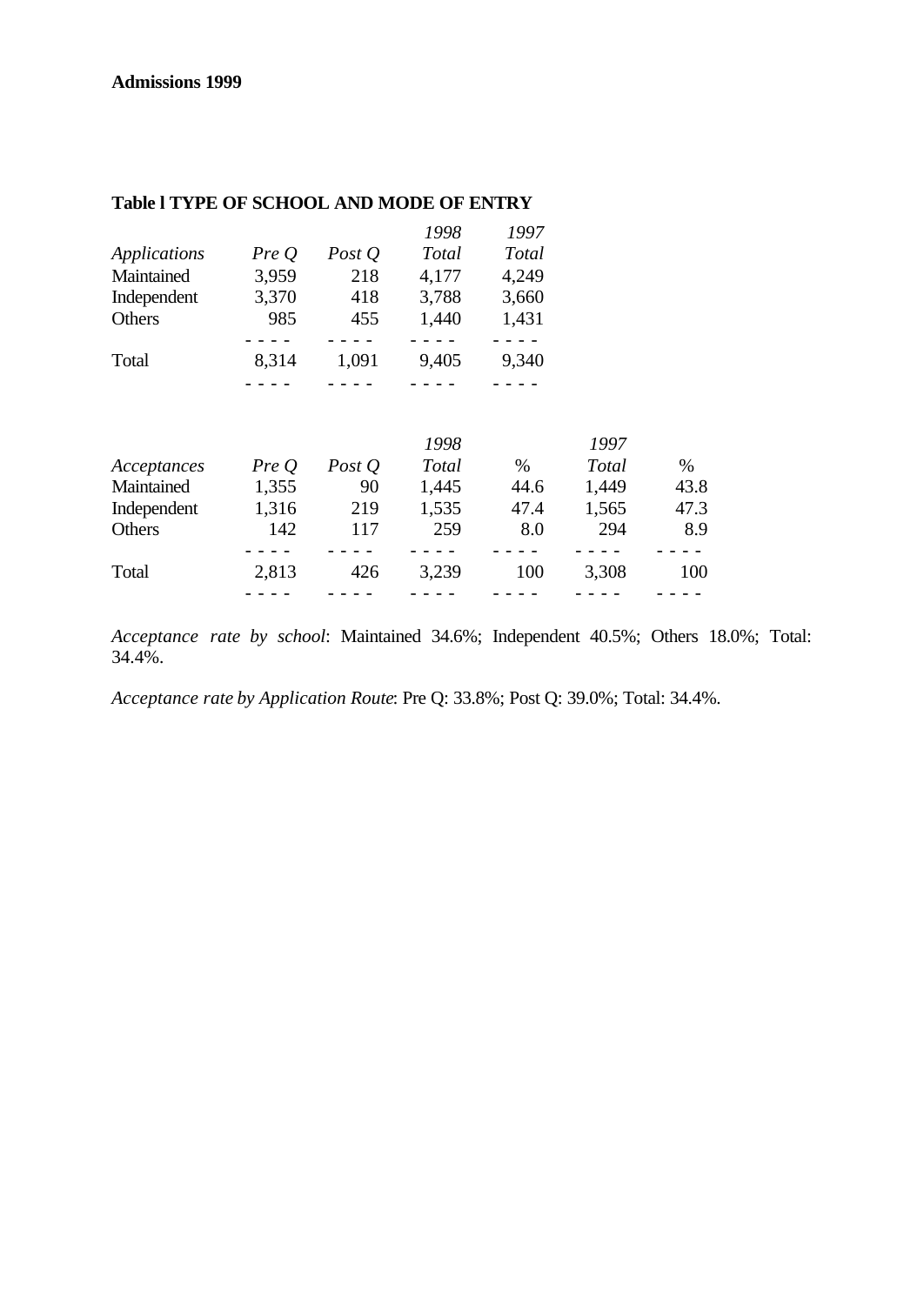|                                 |                     |      |             |      | Total No. of        |      |
|---------------------------------|---------------------|------|-------------|------|---------------------|------|
|                                 |                     |      |             |      | Candidates accepted |      |
|                                 | <b>Applications</b> |      | Acceptances |      | through UCAS 1998   |      |
| Region of School                | No.                 | $\%$ | No.         | $\%$ | No.                 | $\%$ |
| North                           | 163                 | 1.7  | 61          | 1.9  | 12,248              | 4.0  |
| North West                      | 814                 | 8.7  | 314         | 9.7  | 28,282              | 9.4  |
| <b>Yorkshire and Humberside</b> | 451                 | 4.8  | 163         | 5.0  | 20,224              | 6.7  |
| <b>East Midlands</b>            | 365                 | 3.9  | 133         | 4.1  | 17,366              | 5.8  |
| <b>West Midlands</b>            | 523                 | 5.6  | 229         | 7.1  | 22,802              | 7.6  |
| East Anglia                     | 304                 | 3.2  | 119         | 3.7  | 9,040               | 3.0  |
| Greater London                  | 1,497               | 15.9 | 537         | 17.7 | 39,628              | 13.1 |
| South East                      | 2,162               | 23.0 | 783         | 24.2 | 52,537              | 17.4 |
| South West                      | 1,009               | 10.7 | 331         | 10.2 | 22,649              | 7.5  |
| Wales                           | 362                 | 3.9  | 121         | 3.7  | 13,155              | 4.4  |
| Scotland                        | 203                 | 2.2  | 57          | 1.8  | 23,519              | 7.8  |
| Northern Ireland                | 125                 | 1.3  | 47          | 1.4  | 9,706               | 3.2  |
| Overseas                        | 1,427               | 15.1 | 308         | 9.5  | 30,343              | 10.0 |
| Total                           | 9,405               | 100  | 3,239       | 100  | 301,499             | 100  |
|                                 |                     |      |             |      |                     |      |

# **Table 2 NUMBER AND PERCENTAGE OF APPLICATIONS AND ACCEPTANCES OF CANDIDATES BY REGION OF DOMICILE**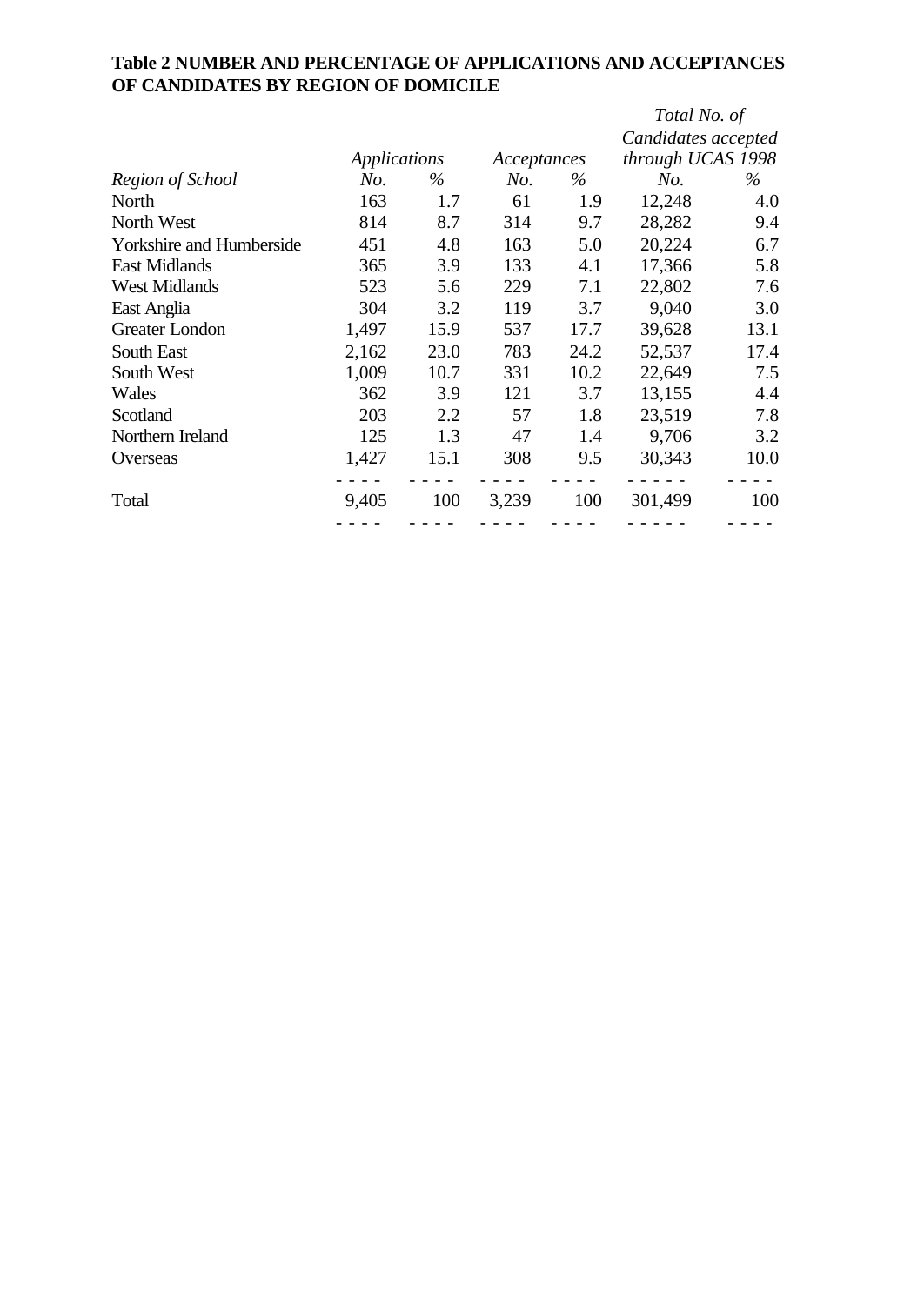### **Table 3 A-LEVEL SCORES OF POST Q ACCEPTANCES AND SCORES REQUIRED BY PRE Q CANDIDATES HOLDING OFFERS FOR 1999 ENTRY**

|                     | Scores of         | <b>Scores Required</b> |
|---------------------|-------------------|------------------------|
| <b>UCAS</b>         | Post $Q$          | by Pre-Q Candidates    |
| <b>Score</b>        | Acceptances       | holding offers         |
| 30 and over         | 266               | 671                    |
| 28                  | 49                | 2,156                  |
| 26                  | 16                | 36                     |
| 24                  | $\overline{4}$    | 14                     |
| 22                  | $\overline{2}$    | $\mathbf{1}$           |
| 20                  |                   |                        |
| 18                  | $\mathbf{1}$      |                        |
| 16                  | $\mathbf 1$       |                        |
| 14                  | $\mathbf{1}$      |                        |
| 12                  |                   |                        |
| 10                  |                   |                        |
| Below 10            |                   |                        |
|                     |                   |                        |
| Total               | 340               | 2,878                  |
| 2(EE)               |                   | 16                     |
|                     |                   |                        |
|                     | 340               | 2,894                  |
| Two As              | 10                | 96                     |
|                     |                   |                        |
| Total:              | <i>Post Q</i> 350 | Pre Q 2,990            |
| Other Quals./Offers | 72                | 268                    |
|                     |                   |                        |
| Total               | 422               | 3,258                  |
|                     |                   |                        |

Amongst the 268 offers classified as 'others', there were 71 with the International Baccalaureate, 29 with Scottish CSYS or Highers, 8 with the French Baccalaureate, 16 with the Abitur, 13 with the European Baccalaureate, and 5 with Irish Highers.

(The A level scoring system is as follows:

A level grade:  $A = 10$ ,  $B = 8$ ,  $C = 6$ ,  $D = 4$ ,  $E = 2$ .

AS level grade:  $A = 5$ ,  $B = 4$ ,  $C = 3$ ,  $D = 2$ ,  $E = 1$ .)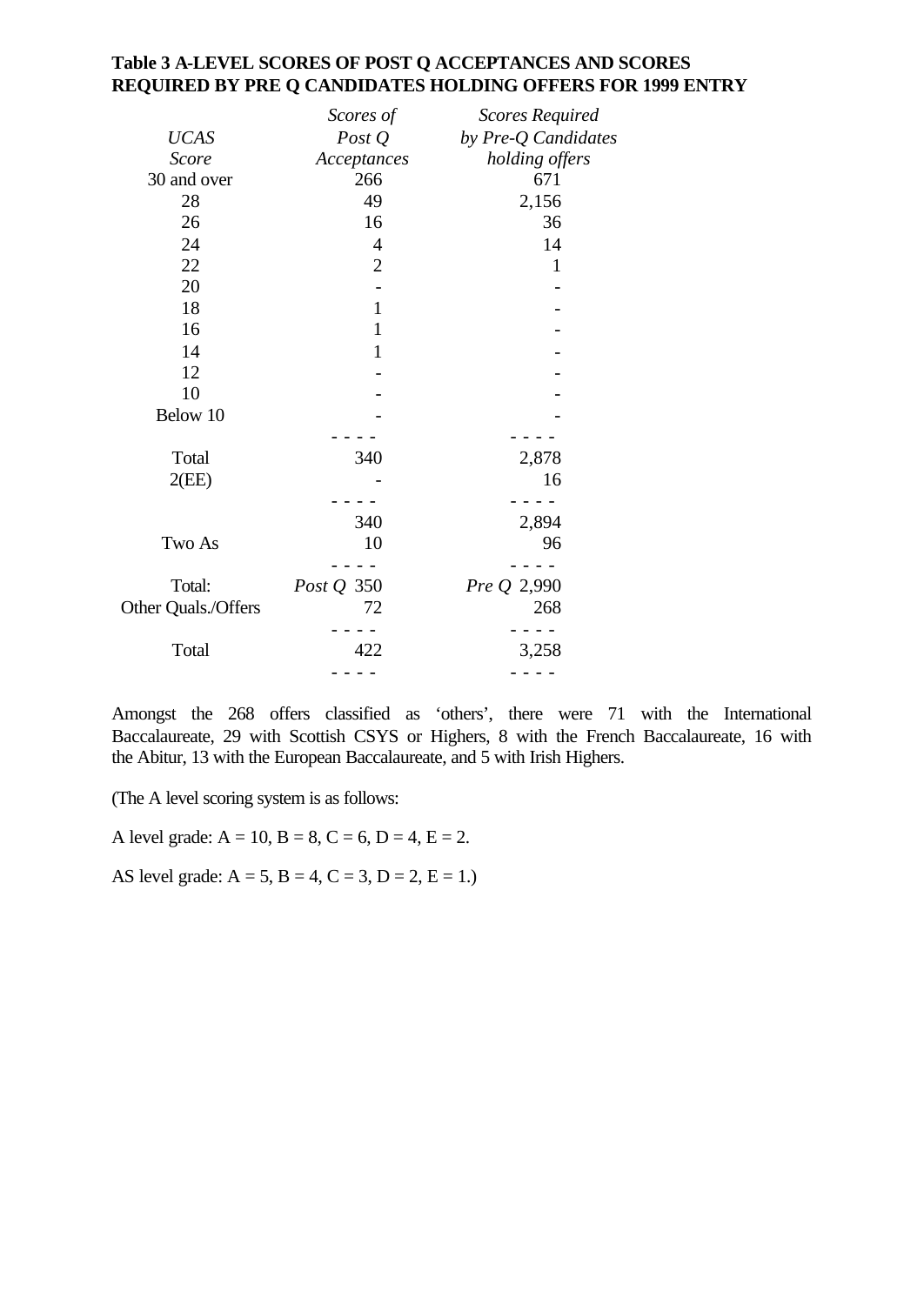### **Table 3A 1999 ENTRY BY A-LEVEL SCORE**

The table below gives the A-level scores achieved by those students who entered Oxford in October 1999.

3,012 of the new entrants held qualifications in three A-level subjects. 369 had completed their A levels before they applied, the remaining 2,643 were offered places before taking A levels in the summer of 1999.

### $(A$ -level grades:  $A = 10$ ,  $B = 8$ ,  $C = 6$ ,  $D = 4$ ,  $E = 2$ )

 $(AS-level grades: A = 5, B = 4, C = 3, D = 2, E = 1)$ 

|               |                | Post $Q$ |             | PreQ | Total 1998 intake |      |
|---------------|----------------|----------|-------------|------|-------------------|------|
| A-level Score | <b>Total</b>   | $\%$     | Total       | $\%$ | Total             | $\%$ |
| AAA 30        | 262            | 71.0     | 1,998       | 75.6 | 2,260             | 75.0 |
| 28            | 78             | 21.1     | 510         | 19.3 | 588               | 19.5 |
| 26            | 16             | 4.3      | 101         | 3.8  | 117               | 3.9  |
| 24            | 5              | 1.4      | 23          | 0.9  | 28                | 0.9  |
| 22            | $\overline{2}$ | 0.5      | 5           | 0.2  | 7                 | 0.2  |
| 20            | $\overline{2}$ | 0.5      | 3           | 0.1  | 5                 | 0.2  |
| 18            | $1\}$          |          | $2\}$       |      | $3\}$             |      |
| 16            | 1 }            |          | 1 }         |      | $2\}$             |      |
| 14            |                | 1.1      | $ 0\rangle$ | 0.1  |                   | 0.2  |
| 12            | 1 }            |          | $ 0\rangle$ |      |                   |      |
| Below 12      | 0}             |          | 0}          |      | $ 0\rangle$       |      |
|               |                |          |             |      |                   |      |
|               | 369            | 100      | 2,643       | 100  | 3,012             | 100  |
|               |                |          |             |      |                   |      |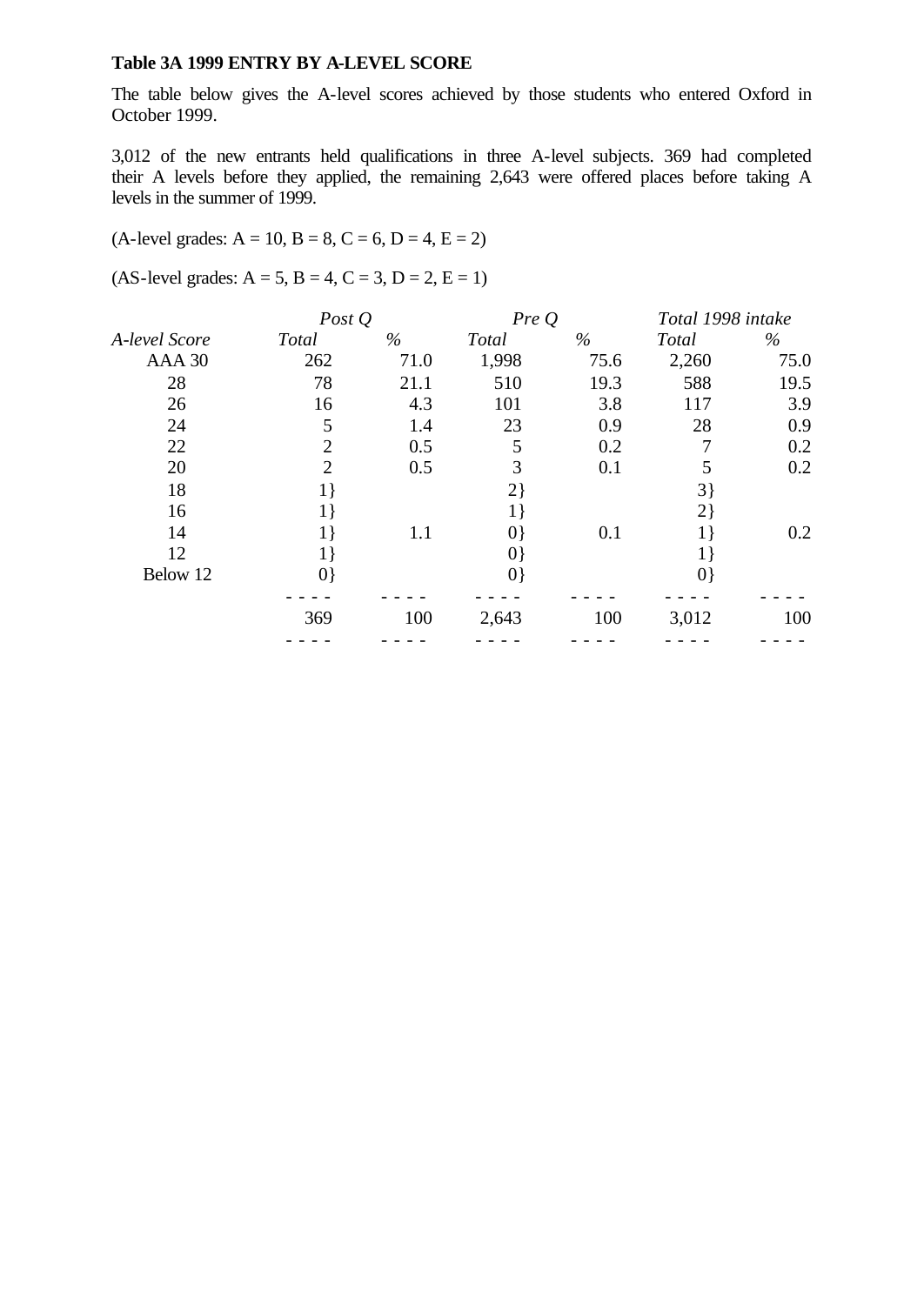#### **Table 3B 1998 ENTRY BY A-LEVEL SCORE**

The table below gives the A-level scores achieved by those students who entered Oxford in October 1998.

3,091 of the new entrants held qualifications in three A-level subjects. 332 had completed their A levels before they applied, the remaining 2,759 were offered places before taking A levels in the summer of 1998.

#### $(A$ -level grades:  $A = 10$ ,  $B = 8$ ,  $C = 6$ ,  $D = 4$ ,  $E = 2$ )

 $(AS-level grades: A = 5, B = 4, C = 3, D = 2, E = 1)$ 

|               |                | Post $Q$ |              | PreQ | Total 1998 intake |      |
|---------------|----------------|----------|--------------|------|-------------------|------|
| A-level Score | <b>Total</b>   | $\%$     | <b>Total</b> | $\%$ | Total             | $\%$ |
| AAA 30        | 218            | 65.7     | 2,081        | 75.4 | 2,299             | 74.4 |
| 28            | 77             | 23.2     | 509          | 18.4 | 586               | 19.0 |
| 26            | 25             | 7.5      | 134          | 4.9  | 159               | 5.1  |
| 24            | 6              | 1.8      | 22           | 0.8  | 28                | 0.9  |
| 22            | 4              | 1.2      |              | 0.3  | 11                | 0.4  |
| 20            | $\overline{2}$ | 0.6      | 5            | 0.2  | 7                 | 0.2  |
| 18            | $ 0\rangle$    |          | $1 \}$       |      | $1\}$             |      |
| 16            | $ 0\rangle$    |          | $ 0\rangle$  |      | $ 0\rangle$       |      |
| 14            | $ 0\rangle$    | $\theta$ | $ 0\rangle$  | 0.03 | $ 0\rangle$       | 0.03 |
| 12            | $ 0\rangle$    |          | $ 0\rangle$  |      | $ 0\rangle$       |      |
| Below 12      | $ 0\rangle$    |          | $ 0\rangle$  |      | $ 0\rangle$       |      |
|               |                |          |              |      |                   |      |
|               | 332            | 100      | 2,759        | 100  | 3,091             | 100  |
|               |                |          |              |      |                   |      |

In previous years the analysis of A-level scores for the most recent year was not completed in time for publication in the *Gazette*. This year it has already been completed and so both this year's and the previous year's figures have been included.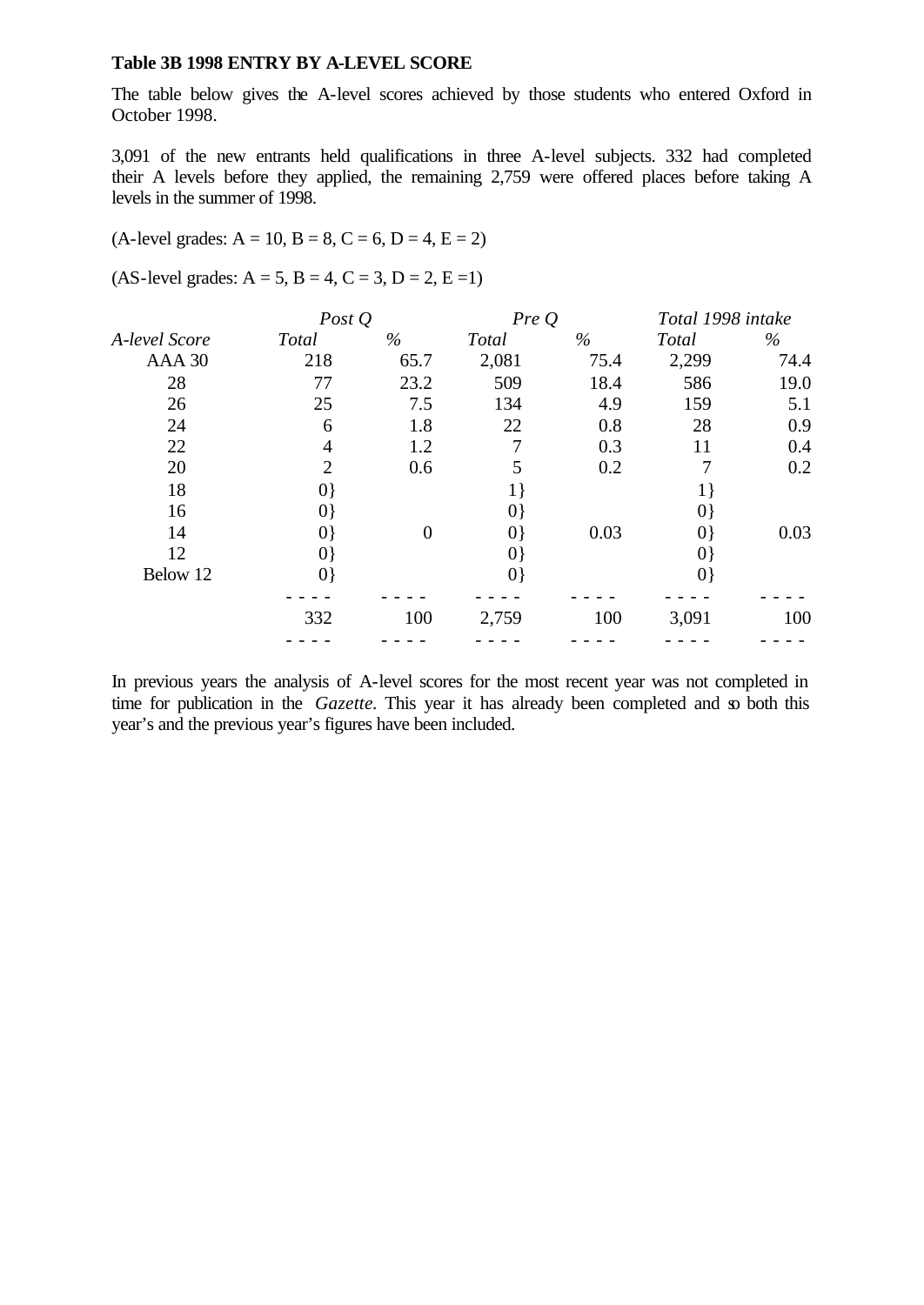# **Table 4 NUMBER AND PERCENTAGE OF ACCEPTANCES BY GCE EXAMINATION BOARD**

|                          |             |      | Total A level   |      |
|--------------------------|-------------|------|-----------------|------|
|                          | Acceptances |      | candidates 1999 |      |
| <b>Examination Board</b> | No.         | $\%$ | No.             | $\%$ |
| Oxford and Cambridge*    | 1,261       | 42.2 | 160,312         | 28.5 |
| London                   | 774         | 25.9 | 114,248         | 20.3 |
| Northern                 | 549         | 18.4 | 104,800         | 18.7 |
| Welsh                    | 90          | 3.0  | 16,740          | 3.0  |
| Associated               | 272         | 9.1  | 155,265         | 27.6 |
| Northern Ireland         | 39          | 1.3  | 10,212          | 1.8  |
|                          |             |      |                 |      |
| Total                    | 2,985       | 100  | 561,577         | 100  |
|                          |             |      |                 |      |
| Scottish                 | 35          |      |                 |      |
| <b>Others</b>            | 219         |      |                 |      |

\* The Oxford and Cambridge Board (OCR) now incorporates the Cambridge Local Examination Syndicate (UCLES) and the Oxford Delegacy of Local Examinations (UODLE).

In Table 4 one Board is assigned to each candidate. Where candidates have taken A levels with more than one Board, they are assigned to the Board with which they took the majority of their subjects; and if candidates took the same number of A levels with each of several Boards, they are assigned to the Board first named on their form.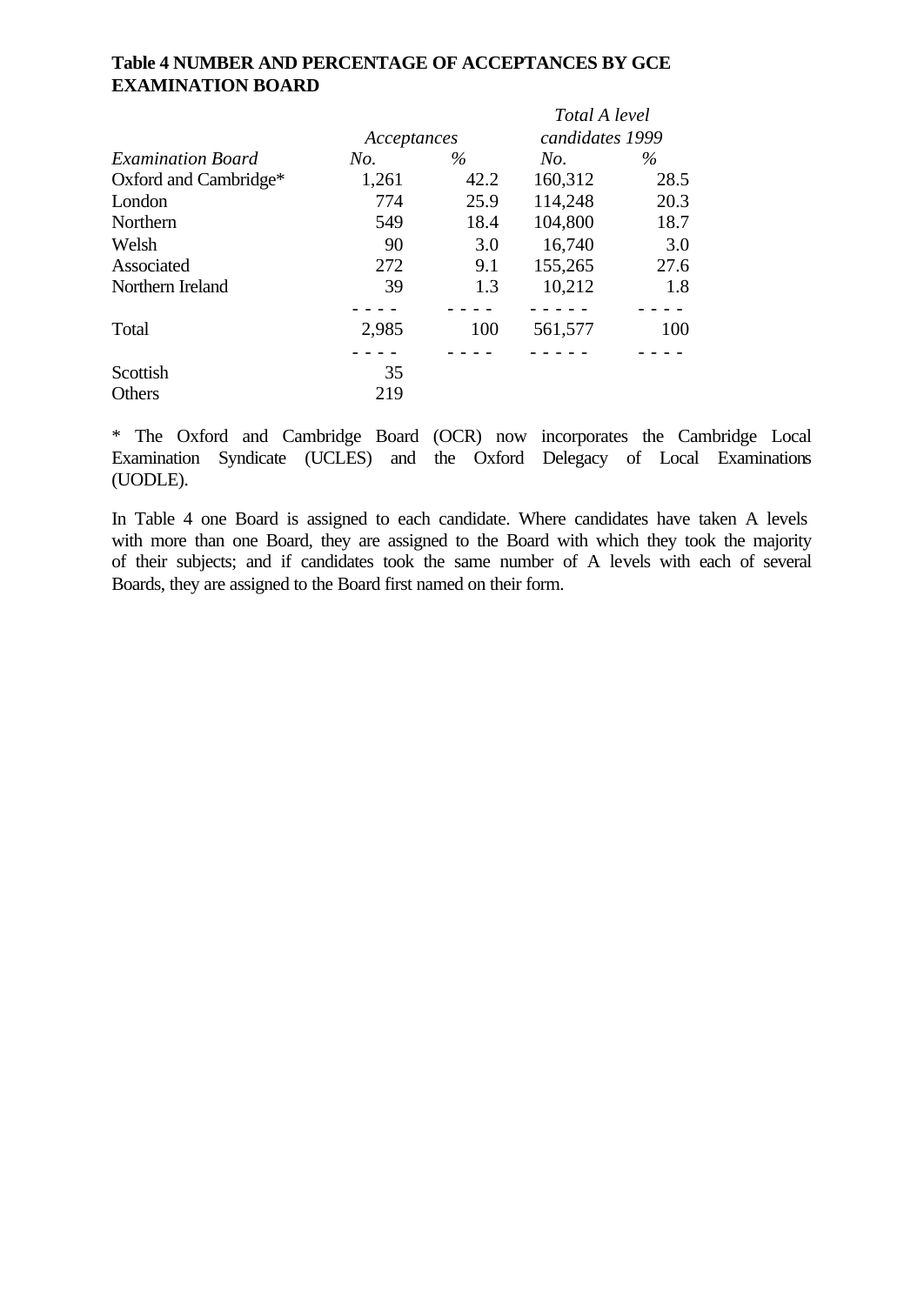# **Table 5 NUMBER OF APPLICATIONS AND ACCEPTANCES BY FACULTY**

|                                             |              |                          |                |                          | % Acceptances to    |                          |
|---------------------------------------------|--------------|--------------------------|----------------|--------------------------|---------------------|--------------------------|
|                                             | Applications |                          | Acceptances    |                          | <b>Applications</b> |                          |
| Arts                                        | 1998         | 1997                     | 1998           | 1997                     | 1998                | 1997                     |
| Ancient and Modern History                  | 61           | 60                       | 16             | 25                       | 26.2                | 41.7                     |
| Archaeology and Anthropology                | 62           | 56                       | 24             | 23                       | 38.7                | 41.1                     |
| <b>Classics</b>                             | 183          | 172                      | 130            | 130                      | 71.0                | 75.6                     |
| <b>Classics and English</b>                 | 26           | 26                       | 11             | 15                       | 42.3                | 57.7                     |
| <b>Classics and Modern Languages</b>        | 15           | 17                       | 11             | 9                        | 73.3                | 52.9                     |
| <b>Economics and Management</b>             | 485          | 444                      | 77             | 80                       | 15.9                | 18.0                     |
| English                                     | 938          | 879                      | 269            | 262                      | 28.7                | 29.8                     |
| <b>English and Modern Languages</b>         | 113          | 131                      | 26             | 34                       | 23.0                | 25.9                     |
| European and Middle Eastern Languages       | 11           | $\overline{4}$           | $\overline{4}$ | $\overline{2}$           | 36.4                | 50.0                     |
| Fine Art                                    | 113          | 126                      | 19             | 21                       | 16.8                | 16.7                     |
| Geography                                   | 245          | 223                      | 97             | 102                      | 39.6                | 45.7                     |
| Law                                         | 811          | 838                      | 239            | 239                      | 29.5                | 28.5                     |
| Law with Law Studies in Europe              | 261          | 247                      | 24             | 24                       | 9.2                 | 9.7                      |
| Mathematics and Philosophy                  | 43           | 46                       | 20             | 22                       | 46.5                | 47.8                     |
| <b>Modern History</b>                       | 722          | 695                      | 271            | 279                      | 37.5                | 40.1                     |
| Modern History and Economics                | 48           | 56                       | 15             | 10                       | 31.3                | 17.9                     |
| Modern History and English                  | 72           | 68                       | 7              | 15                       | 9.7                 | 22.1                     |
| Modern History and Modern Languages         | 85           | 72                       | 18             | 22                       | 21.2                | 30.6                     |
| Modern History and Politics                 | 146          | $\overline{\phantom{0}}$ | 30             | $\overline{\phantom{a}}$ | 20.5                | $\overline{\phantom{a}}$ |
| Modern Languages                            | 337          | 381                      | 201            | 204                      | 59.6                | 53.5                     |
| Music                                       | 101          | 77                       | 63             | 52                       | 62.4                | 67.5                     |
| <b>Oriental Studies</b>                     | 79           | 89                       | 29             | 44                       | 36.7                | 49.4                     |
| Philosophy and Modern Languages             | 59           | 60                       | 29             | 24                       | 49.2                | 40.0                     |
| Philosophy and Theology                     | 51           | 56                       | 26             | 22                       | 50.1                | 39.3                     |
| Physics and Philosophy                      | 42           | 41                       | 12             | 15                       | 28.6                | 36.6                     |
| <b>PPE</b>                                  | 952          | 990                      | 283            | 295                      | 29.7                | 29.8                     |
|                                             | 78           | 70                       | 42             | 43                       | 53.8                | 61.4                     |
| Theology                                    |              |                          |                |                          |                     |                          |
| <b>Total Arts</b>                           | 6,139        | 5,924                    | 1,993          | 2,013                    | 32.5                | 34.0                     |
| <b>Sciences</b>                             |              |                          |                |                          |                     |                          |
| Biochemistry                                | 140          | 161                      | 87             | 83                       | 62.1                | 51.6                     |
| <b>Biological Sciences</b>                  | 262          | 237                      | 99             | 109                      | 37.8                | 46.0                     |
| Chemistry                                   | 299          | 315                      | 177            | 183                      | 59.2                | 58.1                     |
| Computation                                 | 83           | 64                       | 21             | 16                       | 25.3                | 25.0                     |
| Earth Sciences (Geology)                    | 54           | 56                       | 27             | 33                       | 50.0                | 58.9                     |
| <b>Engineering Science</b>                  | 278          | 327                      | 119            | 135                      | 42.8                | 41.3                     |
| <b>Engineering and Computer Science</b>     | 57           | 58                       | 14             | 19                       | 24.1                | 32.8                     |
| Engineering, Economics, and Management      | 90           | 77                       | 21             | 22                       | 23.3                | 28.6                     |
| <b>Engineering and Materials</b>            | 8            | 9                        | 6              | 5                        | 75.0                | 55.6                     |
| <b>Experimental Psychology</b>              | 199          | 155                      | 48             | 38                       | 24.1                | 24.5                     |
| <b>Human Sciences</b>                       | 91           | 91                       | 40             | 46                       | 44.0                | 50.5                     |
| Mathematics                                 | 432          | 423                      | 194            | 185                      | 44.9                | 43.7                     |
| Mathematics and Computation                 | 63           | 77                       | 27             | 36                       | 42.9                | 46.8                     |
| Medicine                                    | 536          | 654                      | 112            | 109                      | 20.9                | 16.7                     |
| Metallurgy and MEM                          | 29           | 38                       | 19             | 23                       | 65.5                | 60.5                     |
| Physics                                     | 415          | 438                      | 170            | 184                      | 41.0                | 42.0                     |
|                                             | 41           | 44                       | 15             | 21                       | 36.6                | 47.7                     |
| <b>Physiological Sciences</b><br><b>PPP</b> | 189          | 192                      | 50             | 48                       | 26.5                | 25.0                     |
|                                             |              |                          |                | $ -$                     |                     |                          |
| <b>Total Sciences</b>                       | 3,266        | 3,416                    | 1,246          | 1,295                    | 38.2                | 37.9                     |
| Total                                       | 9.405        | 9.340                    | 3.239          | 3.308                    | 34.4                | 35.4                     |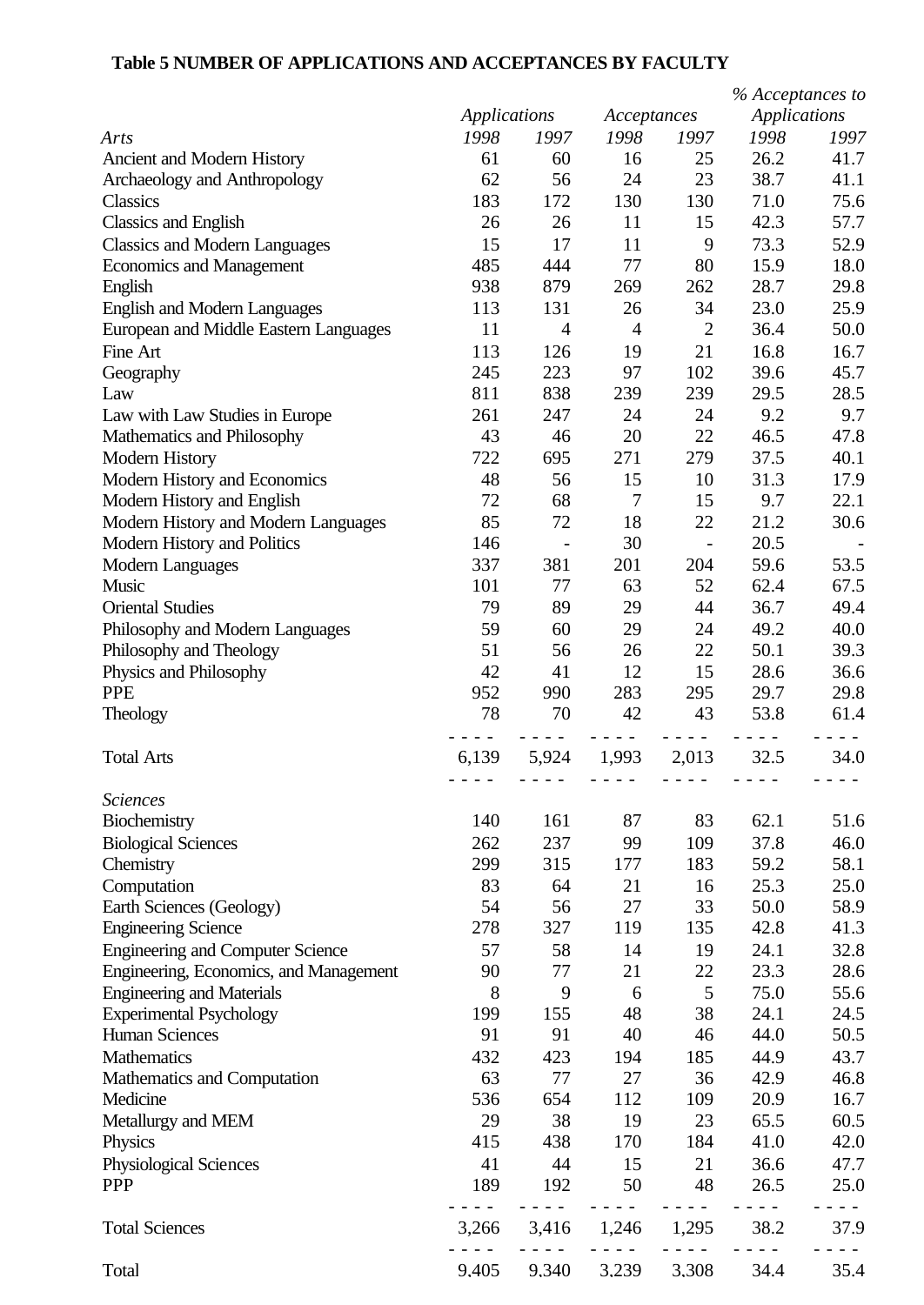#### **Table 6 ACCEPTANCES BY COLLEGE CHOICE**

|                    |       | PreQ   |      | Post $Q$ |       | <b>Total</b> |
|--------------------|-------|--------|------|----------|-------|--------------|
| <i>Accepted by</i> | Male  | Female | Male | Female   | Male  | Female       |
| First choice       | 1,292 | 1,064  | 196  | 160      | 1,488 | 1,224        |
| Second choice      | 104   | 70     | 11   | 5        | 115   | 75           |
| Third choice       | 26    | 24     | 3    | 3        | 29    | 27           |
| Other              | 121   | 112    | 20   | 28       | 141   | 140          |
|                    |       |        |      |          |       |              |
|                    | 1,543 | 1,270  | 230  | 196      | 1,773 | 1,466        |
|                    |       |        |      |          |       |              |
| Total              | 2,813 |        |      | 426      | 3,239 |              |
|                    |       |        |      |          |       |              |

Candidates are given the opportunity of applying to Oxford without having to name a college of preference. A total of 783 candidates submitted open applications. The missing college of preference was allocated by the Admissions Office computer which took into account the application patterns produced by the candidates who had named a college. 99 of the 783 who submitted open applications gained places, which is an acceptance rate of 12.4 per cent. All colleges were allocated at least one open application candidate; eight were allocated fewer than 10, seven were allocated between 10 and 20, ten were allocated between 21 and 50, and three were allocated between 50 and 100. One college received 159 allocated candidates.